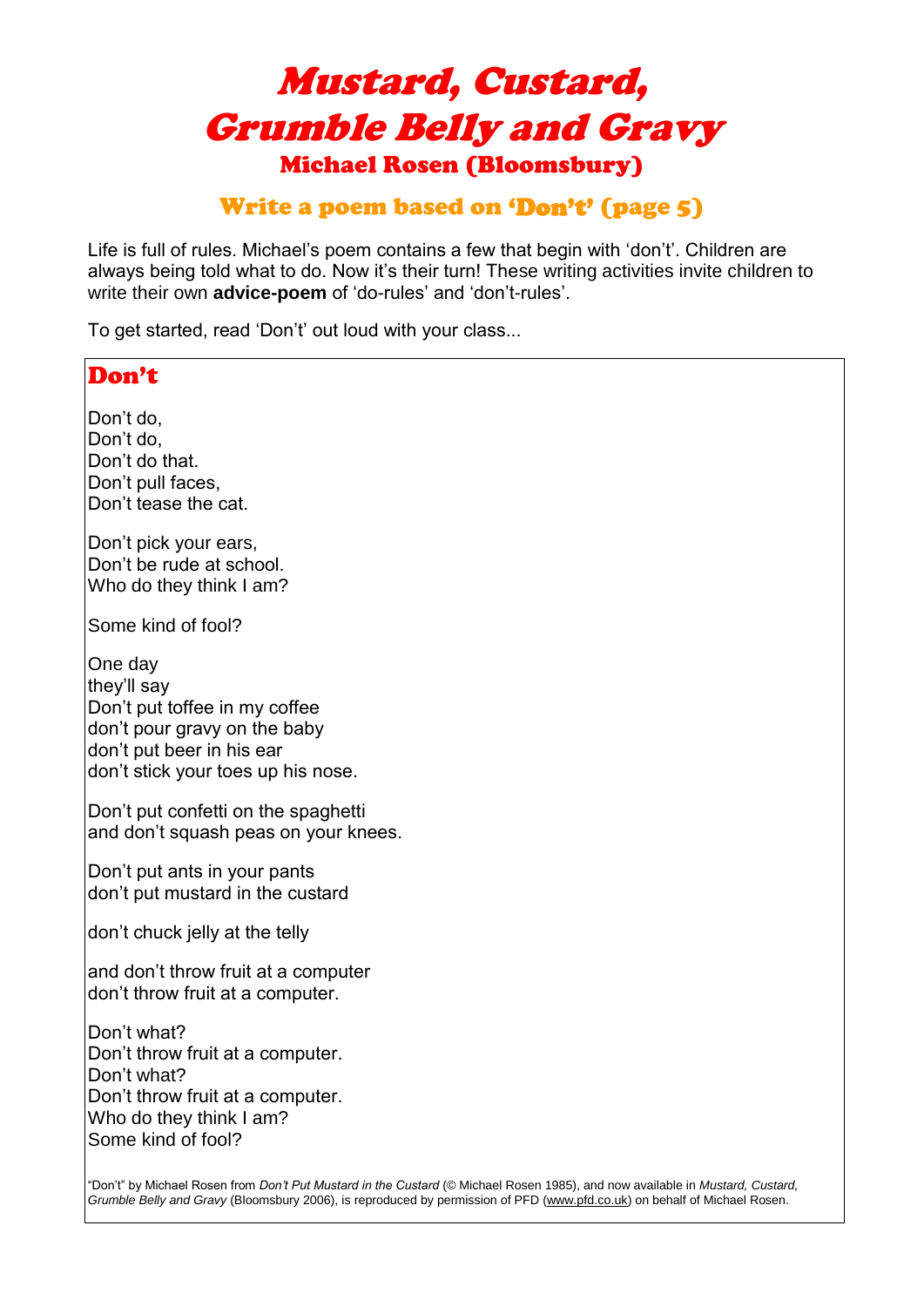### Things to talk about

- What are your pupils told to do most often? What are they told *not* to do most often? How would this change if they were someone (or some*thing*) else… a teacher, a baby, a pet dog, rain or wind?
- If there were only one 'do' rule and one 'don't' rule in the world, what should they be?

# Writing activity 1

• Ask pupils to write a **get-your-own-back poem** of dos and don'ts for parents, brothers, sisters or teachers. Pupils can either repeat 'do' or 'don't' on each line, or divide their poem into two sections, one for 'dos' and one for 'don'ts'. Children can think about whether they want the 'dos' or the 'don'ts' to come first in their poem.

# Writing activity 2

- Ask pupils to write a poem of 'dos' and 'don'ts' designed to help a friend in an unusual situation:
	- *they are made of glass*
	- *they are wildly in love*
	- *their hat is on fire*
	- *they are turned into a flea*
	- *they are sad*
	- *they are a snowman*
	- *they are an elephant in a supermarket*
	- *they are about to stop a war*
	- *they are walking a tightrope.*
- Can pupils think of any more imaginary situations that might need rules?
- Ask pupils to choose one of these situations and think about the advice they would give their friend. They could start by making a list of the advice they would give, and then turn this into a poem.

#### Tips on writing poems

- Some poems use just one rhyme sound, ('Something's Drastic' pg 14), some use repetition ('Trainers' pg 2); some are more like conversation ('Nursery' pg 17). Pupils should think about the mood and tone of the poem before they start – will it be a jokey poem, an angry poem, a stern poem? – and then think about its sound and shape patterns. Remember, not all poems have to rhyme.
- Nonsense rhymes can be hilarious (see 'Digital Watch' pg 11). But if pupils find stubborn words – such as 'digital', 'orange', 'purple', 'hippopotamus' – too hard to find rhymes for, they can go back and pick a more rhyme-friendly word.

### Follow-up activities

• Most **fairytales** carry a cautionary message. Choose a couple of fairytale characters and write them each a list of dos and don'ts. [http://www.schools.net.au/edu/lesson\\_ideas/fairytales/fairy\\_url.html](http://www.schools.net.au/edu/lesson_ideas/fairytales/fairy_url.html)